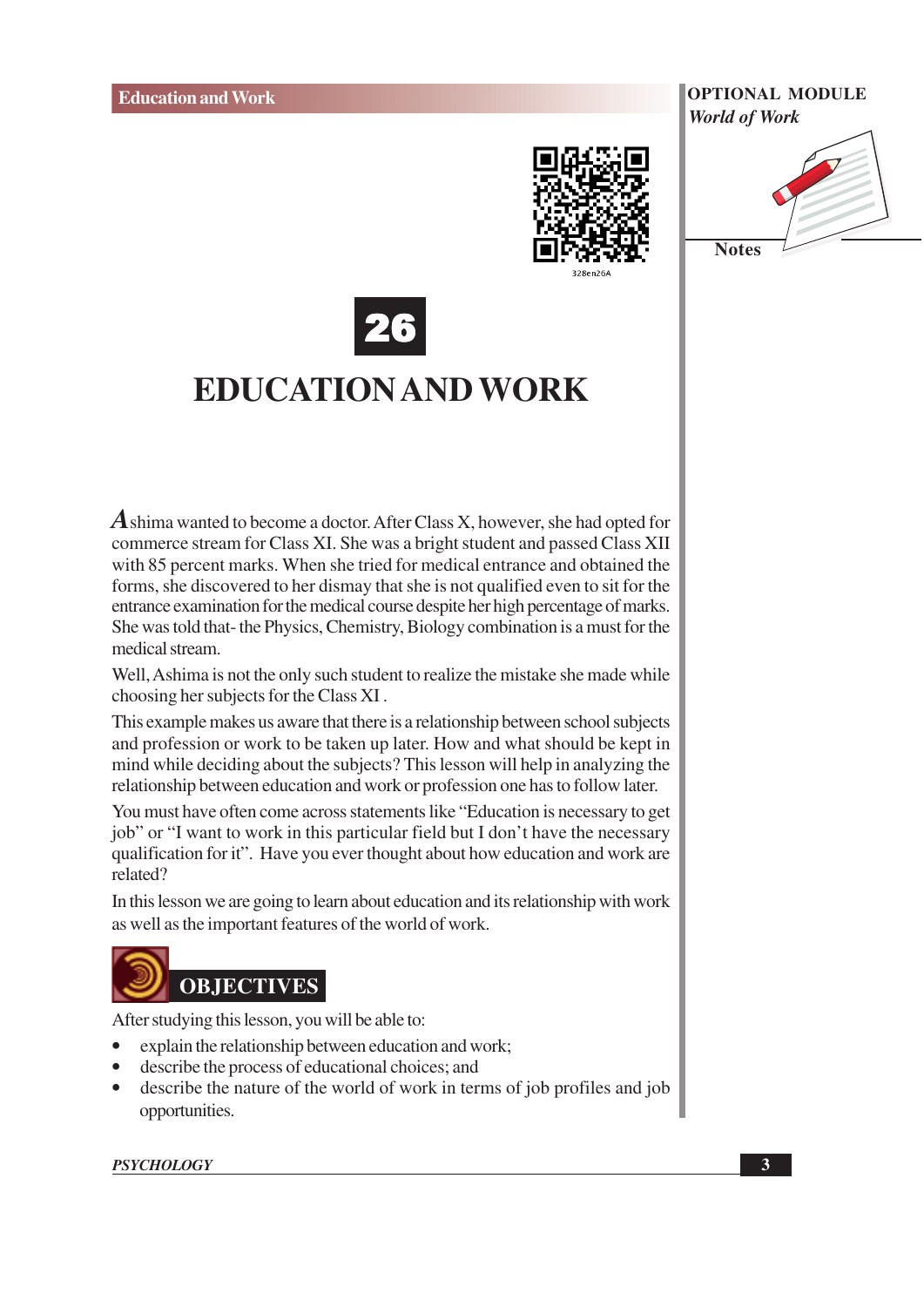

**Notes** 

## **26.1 EDUCATION AND WORK**

We often come across advertisements for vacant jobs in which qualifications expected from the candidates are given in terms of essential and desirable. Why is it that these qualifications are expected from a person who wishes to take up a given job?

People go in for education not only for the sake of getting a job but also for enriching themselves. Education in any field primarily involves development of certain skills and competencies. For example, if you choose commerce, you develop skills for accounts.

When the qualifications are advertised for a job, they are specified so that the person can use those skills which he/she has acquired over a period of time. The skills learnt and the work to be done are interrelated. For example, a person who has gone through the medical training becomes a medical practitioner. Learning of skills can take place both formally or informally. If you go in for a vocational course like "poultry farming" from NIOS, you can start your own poultry farm or get employment.

Thus, you can see that choosing a vocational course helps you in gaining work or employment. Similarly, learning can take place in a non-formal setting also. If your father runs a farm and does farming and you help him, then you come to know about the technical aspects of farming without taking a formal course in it. In this setting also, education does take place. However, you can further enrich yourself with latest technologies by going in for further courses of studies. This implies that education and work are closely related to each other.

## **26.2 THE PROCESS OF EDUCATIONAL CHOICE**

After knowing that education and work are related, you might be interested in the process of educational choices. Let's examine it in some detail.

When you go to the market, you see a wide variety of things available but it neither happens, nor it is possible that you pick up all the things. Even when you go to the vegetable market, you only choose those vegetables which you would like to have or which you can afford. Doing so is a process. You find the vegetable of your choice and then about its price. In the same way, choosing education is also a process. You don't just go and get yourself admitted in any school or choose the subjects without thinking. Infact, entry into the educational system itself starts with the process of choice making. Basically when one starts the choice it is from a general pattern of education to specified training. Let us study in some detail about these two aspects.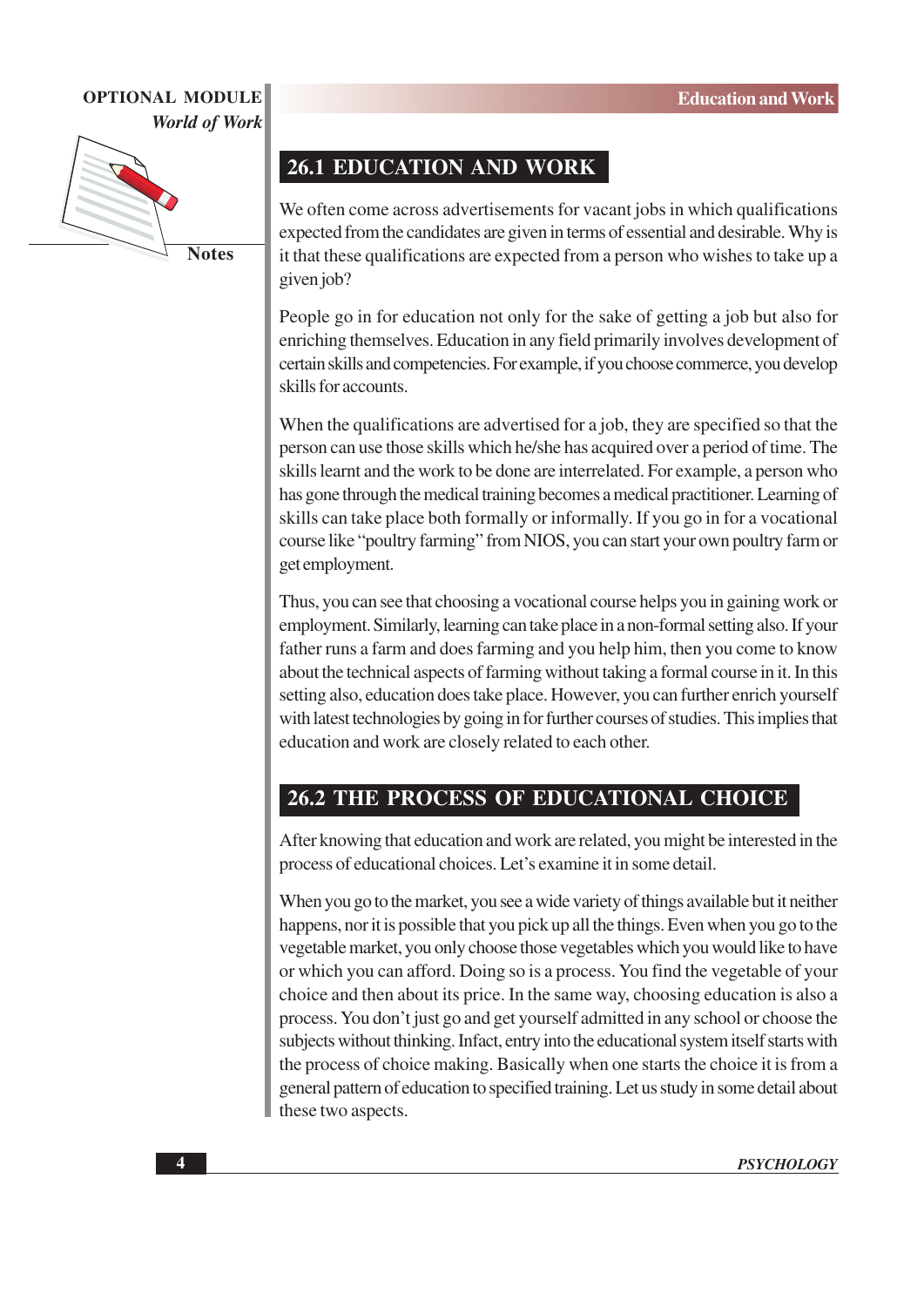## **26.3 GENERAL EDUCATION**

General education is the education which aims at providing the students-elementary skills in reading, writing, knowledge of physical, social and cultural environment, desirable attitudes, values and motivation. From primary to degree level and above, the main stream education is often considered general (except-professional, technical, and vocational). For example, the minimum general education required for entry into occupations or for admission to various courses or special training is high school (secondary) level.

## **26.4 SPECIAL TRAINING**

Students undergo special training for entry into their chosen occupation. You would also like to know the institutions offering the required special training. Some of these are listed below to give you an idea about the types of institutions in our country.

- (1) Professional Institutions: These institutions provide higher education at the graduate and post graduate levels to prepare students for specialized fields such as medicine, law, technology etc. Their graduates become doctors, lawyers, engineers, etc.
- (2) Polytechnics: These institutions offer courses which prepare the students as technicians and other similar professions like draftsman, junior engineer, medical laboratory technicians, etc.
- (3) Institutes of Distance Education: Also known as Institutes of Open Learning, these institutions provide education to students through distance mode while they can stay at their homes. Indira Gandhi National Open University (IGNOU) is one such institution which provides education through distance mode. Presently, you are studying this material in distance mode which is provided to you by NIOS.

Some of these institutes also provide online courses where you can do the course sitting before the computers at home or in cyber café and study. This mode has become very popular and useful now-a-days.

- (4) Commercial Institutes: Courses like typing, shorthand, book keeping, etc. are offered by these institutes.
- (5) Craft Training Schools: These schools offer training in simple crafts like tailoring, weaving, embroidery, etc.
- (6) Specialized Institutions: Certain institutions are closely linked to the employment system. Film and Television Institute of India, Training Institutions for Merchant Navy, Institutes of Hotel Management and Fashion Technology etc. are some of well-known institutions of this type

# **OPTIONAL MODULE World of Work**

**Notes**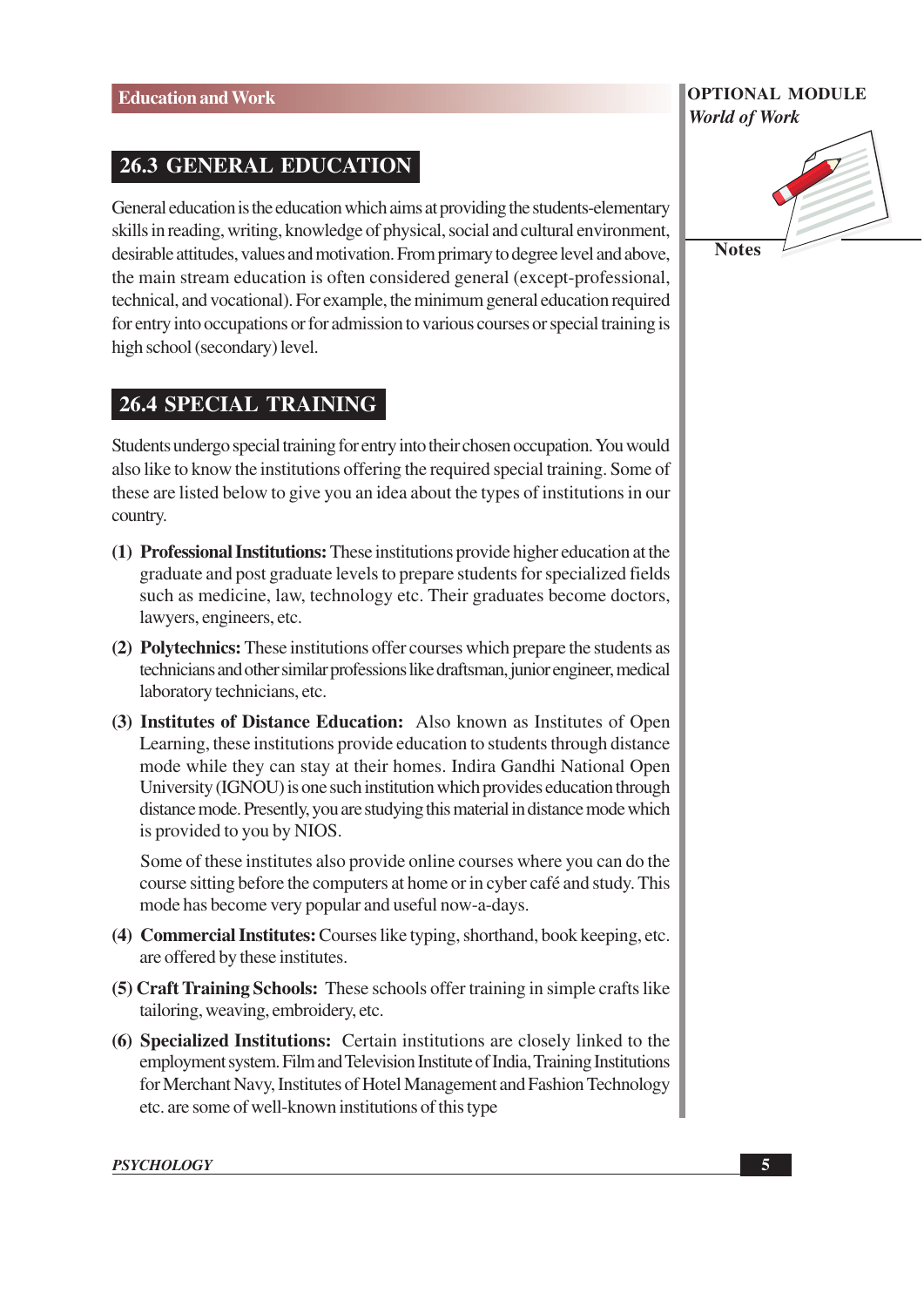

## **INTEXT QUESTION 26.1**

A. State whether the following statements are true or false:

- **True/False** 1. Education and work are not related.
- 2. People educate themselves only for the sake of getting jobs. True/False
- 3. Educating oneself in any field primarily involves developing skills.
- **True/False** 4. The skills learned and the work are not interrelated. True/False
- 5. Education can take place formally as well as non formally. **True/False**
- **True/False** 6. Choice of education is a process.
- B. What is general education? Explain.

## **26.5 THE WORLD OF WORK**

The expression "world of work" itself explains its meaning. It comprises a very large number of occupations and industries. We call any person, who is engaged in teaching, a teacher. Do you know how big the teaching occupation is? It comprises teachers teaching at various levels of education such as Nursery Teacher, Primary Teacher, Trained Graduate Teacher (TGT), Post Graduate Teacher (PGT), Lecturers, Readers, Professors, etc. Then, there are teachers for different subjects at school, college and university level. You also find teachers for physically and mentally challenged etc. So is the case with all the other occupation. Looking into the wide range of the occupations, the Govt. of India has brought out a publication which is known as the "National Classification of Occupations (NCO)". The NCO has divided the world of work into the following 9 major areas:

- 1. Legislators, senior officials and managers.
- 2. Professionals.
- 3. Technicians and associate professionals
- 4. Clerks
- 5. Service workers and shop and market sales workers
- 6. Skilled agricultural and fishery workers.
- 7. Craft and related trade workers.
- 8 Plant and machine operators and assemblers.
- 9. Elementary occupations.

## **26.6 JOB OPPORTUNITIES**

When moving in the world of work, we come across innumerable occupations and jobs. Some jobs are challenging and some are fascinating. Some jobs can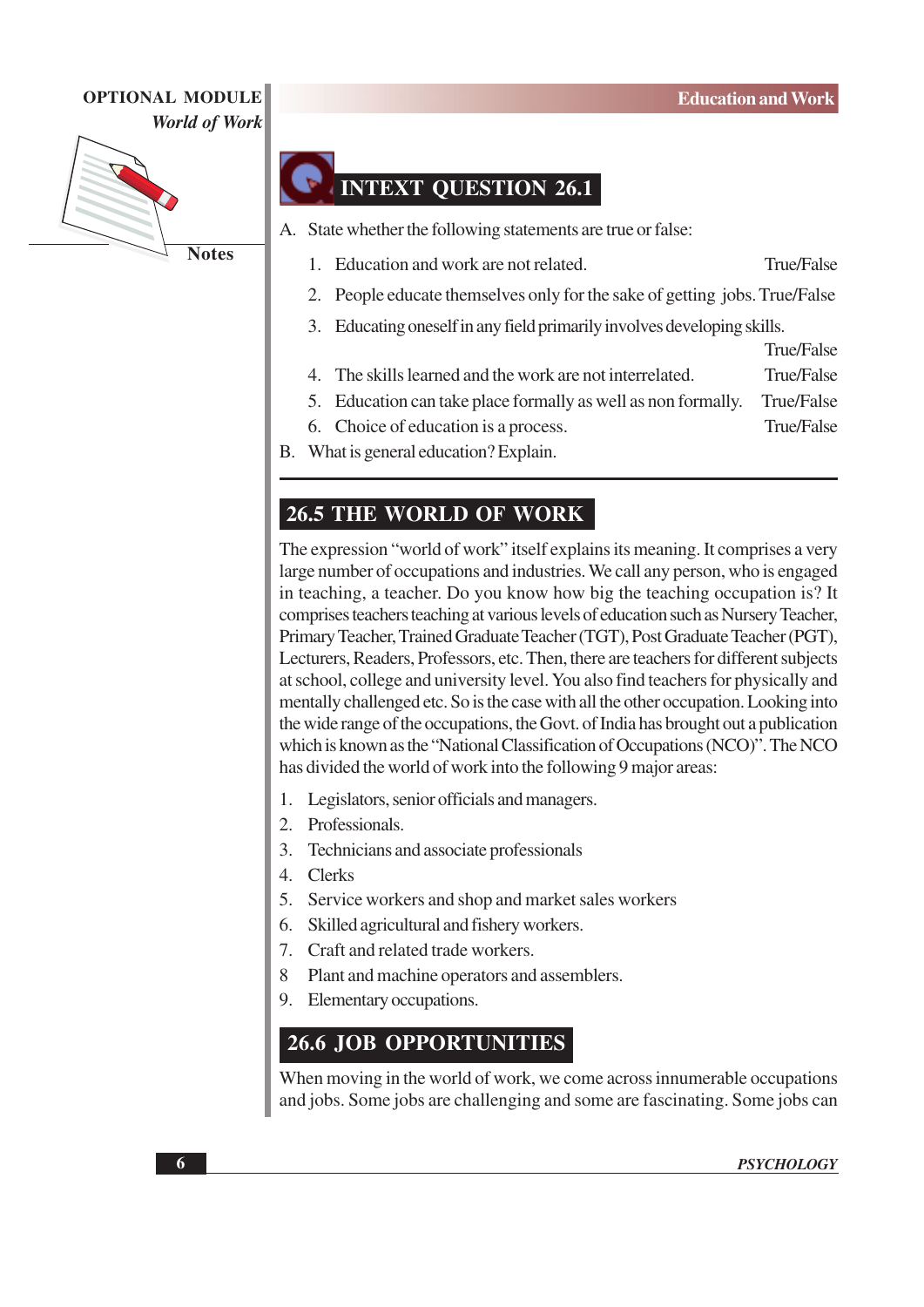give you extra monetary benefits. Like education, choosing a job is also a process. Each job has certain requirements related to age, education, citizenship etc. Lets study about some of the main requirements in details.

- (i) Age requirements: When you look into requirements for some jobs in the advertisements, you will find that age range is mentioned. For example, to get into any clerical grade service you should not be more than 21 years. The age requirement is specified in the jobs keeping in mind the job profile and the future prospects in the job. The career promotion chances become good if the entry is made into the job at the correct time. Also, some jobs demand more physical activity, which is related to age of the worker. With the aging process the energy as well as the strength decreases, so an old person can not meet the demands of many jobs and becomes a misfit.
- (ii) Gender Requirements: These days you find women equally participating in almost all the fields of work. Women have entered even the defense services as well and have become pilots. There are very few jobs open to men only. In some jobs, however, the gender requirement is kept in view of the job profile, the area and place of work. One example is that of the recruitment for Special Protection Group (SPG).
- (iii) Citizenship Requirements: Generally, the government jobs in any country are open to her citizens. For example, if you want to appear for the Civil Services Examination, held by Union Public Service Commission (UPSC), you need to be a citizen of India.
- (iv) Physical Requirements: All the occupations require good general health. But some of the jobs demand heavy physical activity and stamina such as police, armed services etc. The physical requirements for such jobs are specified. Physical requirements are made in term of (a) height, (b) weight, (c) chest, (d) vision etc.
- (v) Personality Requirements: You may have come across advertisements like "Wanted smart young men and women with pleasing personality for the job of receptionist". These advertisements are specially for the jobs in the nongovernmental sector (NGO) as they require staff for concept selling. They need to sell their product for which they recruit staff who have the flair for marketing. In some advertisements, the jobs requirements are not given but the worker is expected to meet the job demands. For example, a public relations officer (PRO) should be an extrovert, with the skills of meeting and talking to people but the advertisement may not mention this aspect.

If a person, who does not like to go to places or cannot talk and express properly, is put onto the job of sales man, the person may find himself in a total frenzy and that may sometimes result in serious problems.

### **OPTIONAL MODULE World of Work**



### **PSYCHOLOGY**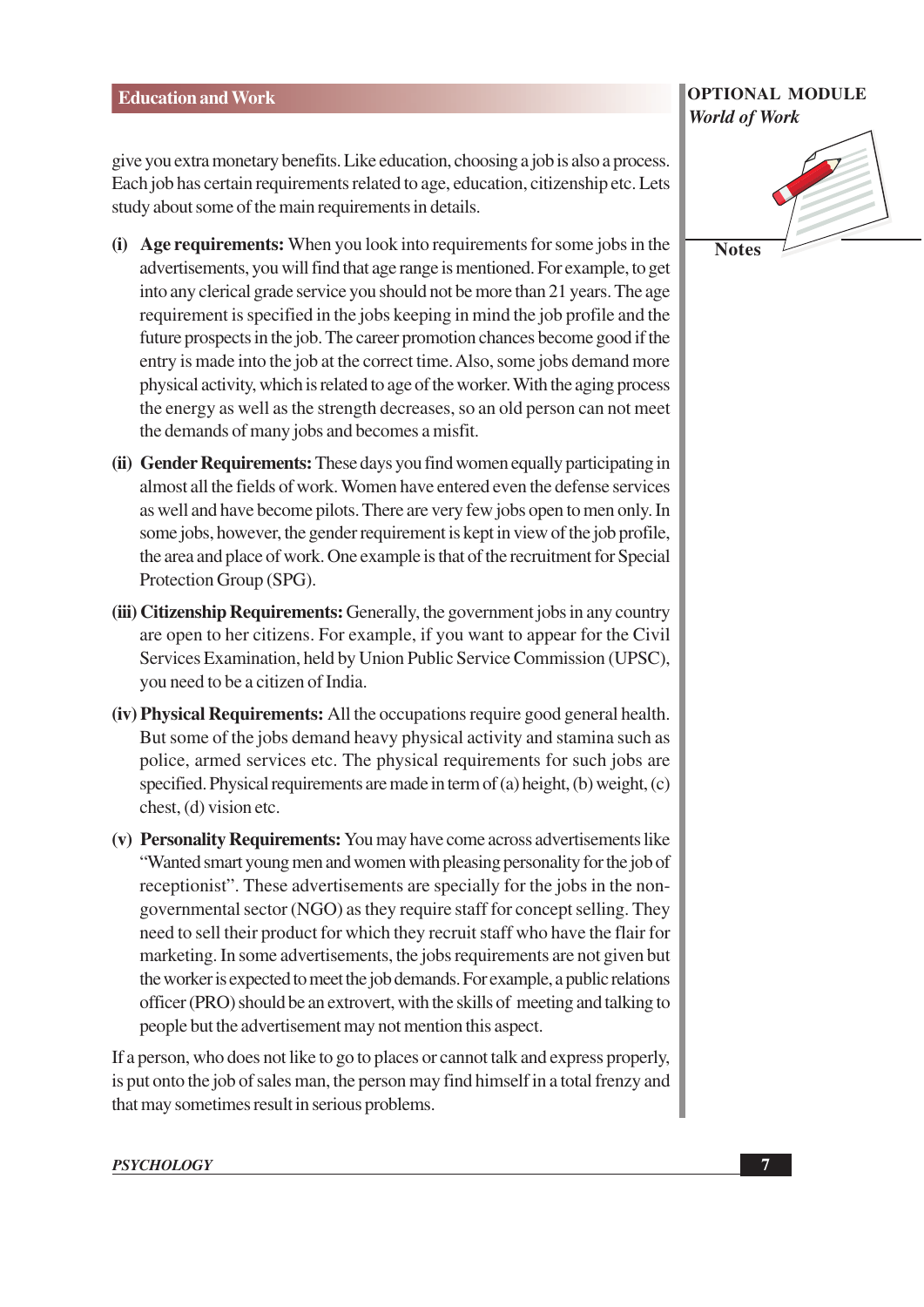

## **INTEXT QUESTION 26.2**

Give one line answers to the following questions:

- Who has brought out the National Classification of Occupations? 1.
- List two essential requirements for recruitment into Armed Forces.  $\overline{2}$ .
- 3. What do you understand by citizenship requirements?

## **Try it Yourself**

What do you think of the personality requirements for the following jobs:

 $(a)$ Doctor

 $(b)$  Nurse

 $(c)$  Salesman

 $(d)$  Teacher

(vi) Educational and Training Requirements: Can you become a computer programmer without a course in computers? No, You cannot. Educational requirements for different jobs are different. You often find that those who want to become engineers study science subjects and those who want to go in the line of accounts study commerce. The choice of subjects should be done keeping in mind the field in which one wants to go.

The same is true for the training requirements for different jobs. The training is given so that a person can apply what he/she has studied theoretically. The training requirements are different form job to job. In some Institutes, "on the job training" is given after finishing the theoretical course. This is also called apprenticeship. The student is provided supervised practical training in almost all the professional courses which is termed as 'Internship'. Many companies recruit students as "triances" and after providing them training place them on the regular job.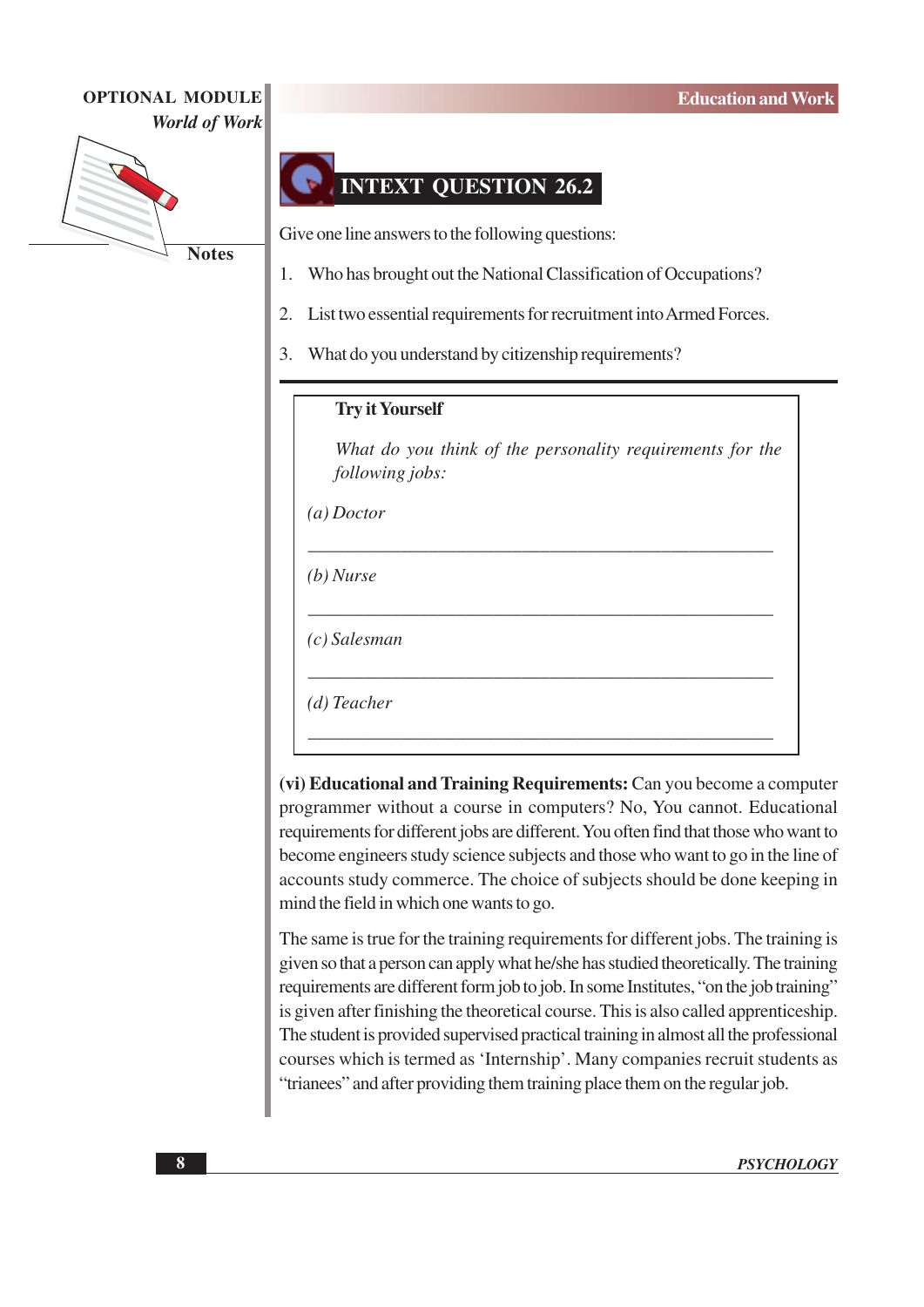## **Try it Yourself**

Find out the training which is required for the following jobs:

- $(i)$ **Doctor**
- Computer Programmer  $(ii)$
- $(iii)$ Pilot
- $(iv)$ Driver
- $(vii)$ **Experience requirements:** "Experience counts..." is a common saving. Some jobs require experience because with experience, one can work better and is also in a position to guide and supervise others. Usually experience requirement is mentioned for the senior positions. However, for entry jobs, fresh students are taken.
- (viii) Legal Requirements: It means that the candidate who is chosen for a prestigious job, has a clean character and has not been convicted by the legal authorities for any crime.
- $(ix)$ **Licensing:** If you have a vehicle, then you must be having a license to drive it. Have you ever thought what is the use of a license?

Think of a situation when a person who does not know how to drive is made to drive a motorcycle. The person will definitely meet with an accident which will cause injury to his life as well as the life of others and will also damage the vehicle. So what do you think is the use of license or licensing. license in jobs means legalized authority. Some of the jobs which are directly related to human life need license. For example, a pharmacist needs licensing because he deals with drugs. In some jobs, one needs to be registered with the relevant council such as doctors who get registered with the Medical Council of India (MCI).

## **INTEXT QUESTIONS 26.3**

- 1. What is meant by apprenticeship?
- 2. Why is licensing necessary?



## WHAT YOU HAVE LEARNT

- Education and work are interrelated because you need specific skills for carrying out specific work and education helps in developing those skills.
- Choosing any field of education is done through a process. The educational choice depends upon the field of work in which you are interested.

**PSYCHOLOGY** 

## **OPTIONAL MODULE World of Work Notes**